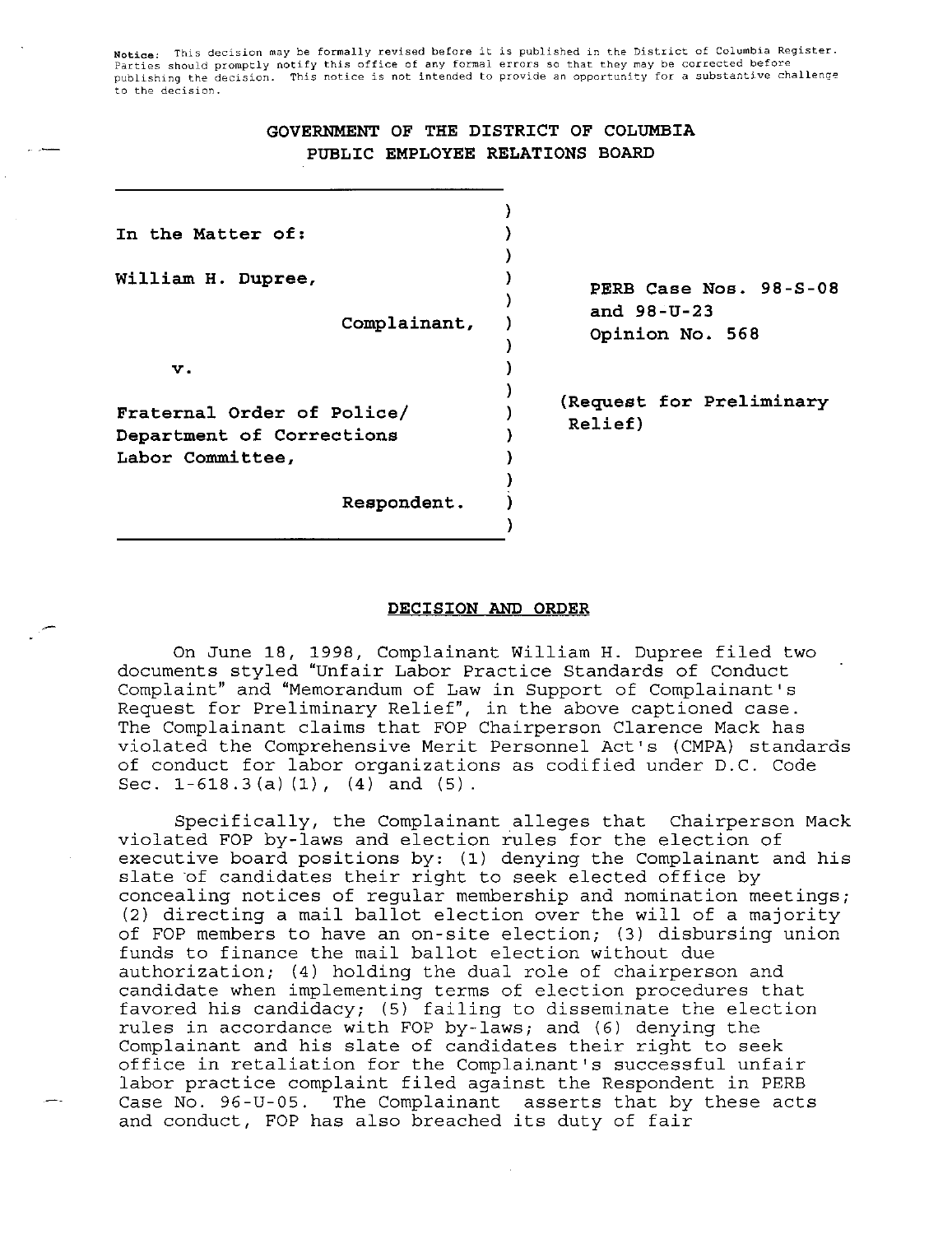**Decision and Order and 98-U-23 Page 2 PERB Case Nos. 98-S-08** 

 $\overline{\phantom{a}}$ 

representation and thereby has committed unfair labor practices in violation of the CMPA, as codified under D.C. Code Sec. 1- 618.4 (b) **(1)** .

On June 26, 1998, the Fraternal Order of Police/Department of Corrections Labor Committee (FOP) filed an Answer to the Complaint and an Opposition **to** Complainant's request for preliminary relief.

The Complainant seeks by way **of** preliminary relief a status **quo** ante remedy that restores conditions that existed prior to the May 1998 election pending the final resolution of the Complaint allegations by setting aside the election. (Mem. at *6.).* FOP requests that we deny preliminary relief based on the following: (1) the manner in which an internal union election was held did not contravene the CMPA and hence neither law or public interest would be advanced by granting preliminary relief; (2) the preliminary relief request would alter not preserve the status quo; (3) the Complainant failed to support his request for preliminary relief with affidavits as required under Board Rules; and (4) FOP disputes, by affidavits, facts material to establishing the alleged violations. Based on the above, FOP states that the Complainant has failed to demonstrate a violation of the CMPA or meet any of the criteria under Board Rule 544.8 for granting such relief.

As a threshold matter, the sufficiency of the Unfair Labor Practice Complaint (PERB Case No. 98-U-23) merit our consideration. We have held that "a breach by an exclusive representative of the duty to fairly represent its employees ... does not concomitantly constitute a breach of the standards of conduct, and vice versa." Charles Bagenstose v. Washington Teachers Union. Local *6,* 43 DCR 1397, Slip Op. No. 355, PERB Case No. 90-S-01 and 90-U-02 (1993). for labor organizations address standards that apply to the internal operation of the union and union members participation in such affairs. An unfair labor practice alleging a breach of a union's duty of fair representation, concerns infringements by the union of employees statutory collective bargaining rights under the CMPA.

The rights to be fairly represented, however, arise from the unions role as the employee's collective bargaining representative. See, D.C. Code Sec. 1-618.6. The alleged acts and conduct of FOP do not implicate obligations with respect to FOP'S duty to fairly represent employees in a collective rights to participate in the affairs of FOP consistent with the bargaining context. Rather they go to the rights of FOP members'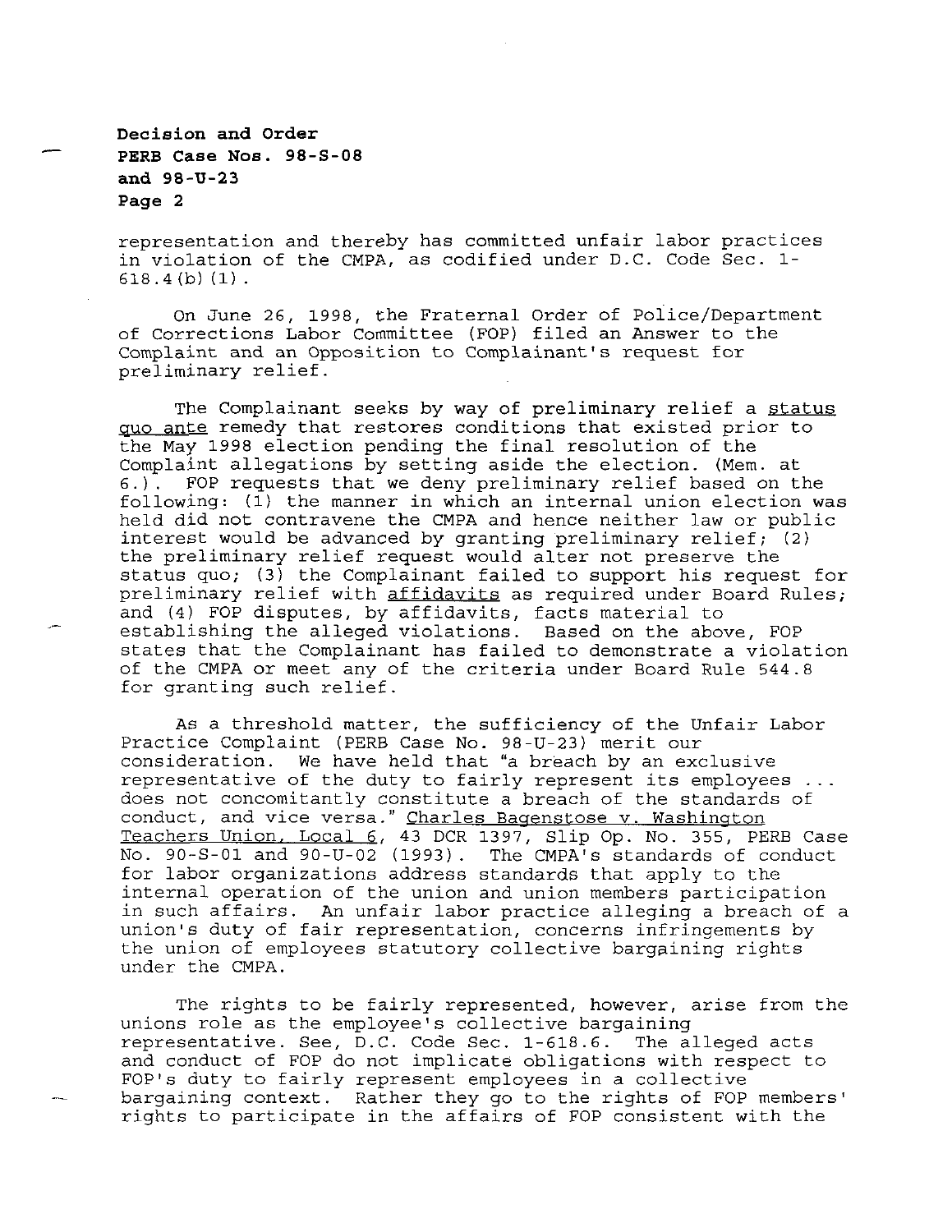**Decision and Order PERB Case Nos. 98-S-08 and 98-U-23 Page 3** 

CMPA's prescribed standards of conduct for labor organizations. Therefore, by the acts and conduct alleged, we find that the Complaint has failed to state a cause of action that FOP has committed unfair labor practice by the asserted standards of conduct violations.

The Complaint, however, contains one asserted unfair labor practice claim that merits further discussion. The Complainant alleges that FOP'S failure to adhere to certain FOP bylaws and election rules to deny him and his slate of candidates their right to seek office was in retaliation for his prior successful unfair labor practice complaint (PERB Case No. 96-U-05) against In PERB Case 96-U-05, we found that FOP violated its duty to fairly represent the Complainant by its decision not to arbitrate his grievance. Complainant's claim that he was the target of retaliation by FOP because he pursued his statutory right to grieve implicates conduct prohibited under D.C. Code §  $1-618.4$  (b)  $(1)$ .

However, to state a cause of action, a complaint must contain allegation(s) that if proven would establish a nexus between the right or protected activity and the asserted reprisal or retaliation. Ulysses Goodine v. FOP/DOC Labor Committee, 43<br>DCR 5163, Slip Op. No. 476, PERB Case No. 96-U-16 (1996). The DCR 5163, Slip Op. No. 476, PERB Case No. 96-U-16 (1996). Complainant alleges no act or conduct that connects FOP'S alleged violations of its election bylaws in early 1998 (which affected several FOP members) and the Complainant's successful unfair labor practice complaint in PERB Case No. 96-U-05 decided in March 1997. Absent such allegations, the asserted violation rests merely upon the conclusory belief of the Complainant. In view of the above, the Complainant has failed to state a cause with respect to the asserted unfair labor practice violations.

We now turn to Complainant's Request for preliminary relief. For the reasons discussed below, we find that the Complainant's request for preliminary relief fails to meet the threshold criteria we adopted for granting such relief, i.e., "that the Complaint establish that there is reasonable cause to believe that the [CMPA] has been violated, and that remedial purposes of the law will be served by pendente lite relief.' " AFSCME D.C. Council 20, et al. v. D.C. Gov't. et al., Slip Op. No. 330 at 4, PERB Case No. 92-U-24, citing Automobile Workers v. NLRB, 449 F.2d 1046 at 1051 (CA DC 1971). Moreover, notwithstanding the existence of this criteria, the Board's authority to grant<br>preliminary relief is discretionary. Board Rule 544.8. We do not preliminary relief is discretionary. Board Rule 544.8. find the circumstances presented warrant such relief.

Contrary to FOP'S assertions, the Complainant's preliminary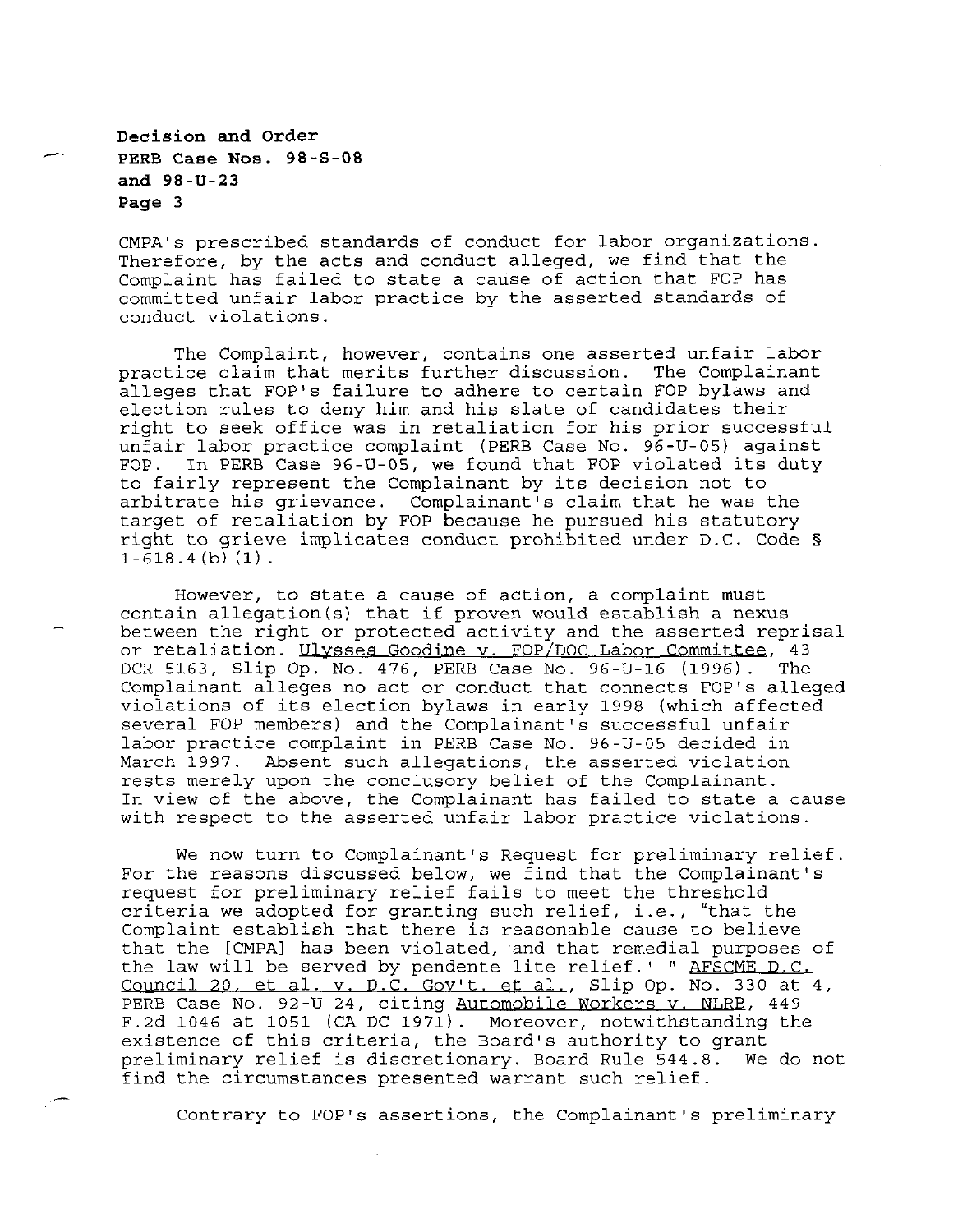# **Decision and Order PERB Case Nos. 98-S-08 and 98-U-23 Page 4**

relief request was accompanied by "affidavits or other evidence" as is required under Board Rule  $544.8.^1/$  However, the affidavits --identical in form and content-- address only a limited part of the Complaint allegations. In sum, the FOP members state that they were: (1) not aware of the March 31, 1998 "Regular Membership/Nomination Meeting" until the day before; (2) as a consequence of this **lack** of notice, "prevented ... from attending and participating in the nomination process"; and (3) "denied [ ] the same benefits and privileges afforded to other members." (Affid. 1-23.)

The affiants do not indicate what benefits or privileges they were denied or how their absence from the meeting effected the Complainant's candidacy, specifically, or the resulting nominations in general.<sup>2</sup>/ The affidavits and other attached documents do not address or provide support for any of the other acts or conduct alleged as violations. Moreover, FOP disputes material elements of the alleged standards of conduct violations with affidavits of its own. Based on these pleadings, the uncontroverted evidence does not provide a reasonable basis to believe that a violation has occurred. Complainant has not met the standard for according preliminary relief.

Notwithstanding the evidence presented, we find preliminary

Several affidavits by FOP members were attached to the Complainant's Memorandum of Law in Support of Complainant's Request for Preliminary Relief.

**<sup>2/</sup>** In a related case we found with respect to the alleged failure to conduct an internal on-site union election that FOP bylaws afforded the election committee with the authority to "conduct [] all regular and special elections, including... certifying eligible candidates ... ." Ernest Durant. et al. v. FOP/DOC Labor Committee, Slip Op. 562, PERB Case No. 98-S-06 **(1998).** Evidence submitted in that case supported that determinations concerning the instant election method, i.e., mail ballot, and procedures for certifying candidates that occurred at the disputed March 31, 1998 meeting were made in accordance with FOP bylaws. We concluded therefore that the Complainants in that case (FOP members) "fail[edl to allege how the mail ballot election was not fair or failed to conform with 'democratic provisions for periodic elections' or 'the right of individual members to participate in the affairs of the organization' as these matters are 'prescribed under the governing rules of [FOP] ' ." See, D.C. Code Sec. 1-618.3(a) (1).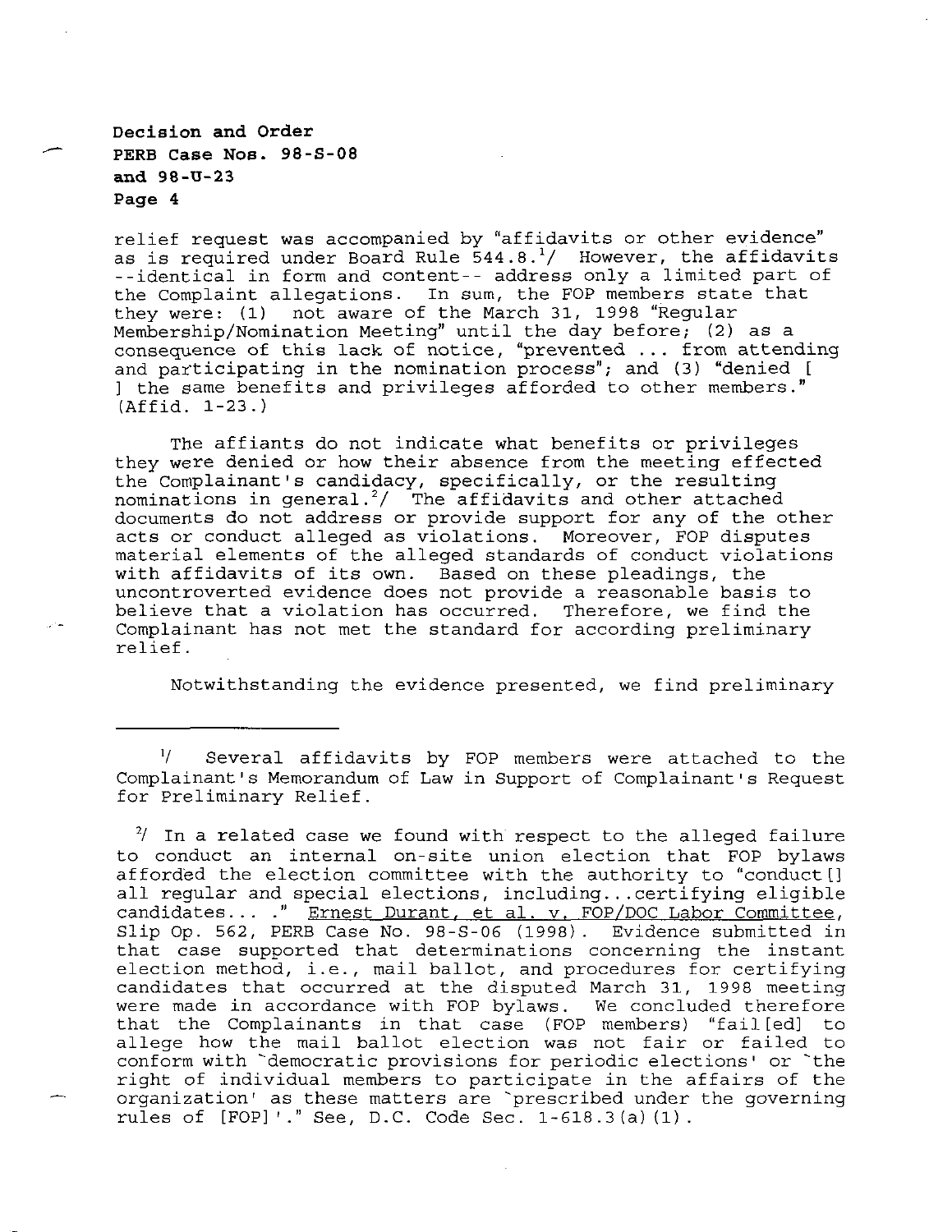**Decision and Order PERB Case Nos. 98-S-08 and 98-U-23 Page 5** 

relief unwarranted under these circumstances. We concluded under very similar circumstances involving a previous election of Respondent's executive board that "in the event of a challenged election, `pending a final decision thereon... in the interim the affairs of the [labor] organization shall be conducted by the officers elected or in such other manner as its constitution and bylaws may provide.' " Ellowese Barganier, et al. V. FOP/DOC Labor Committee, 43 DCR 2949, Slip Op. No. 464, PERB Case **No.** 95- S-02 (1996). (See, Title **IV** of the Labor-Management Reporting Disclosure Act **of** 1959, 29 U.S.C. **§** 482(a)). We find no reason not to adhere to this principle under the circumstances **of** this However, in accordance with Board Rule 501.1 and as set forth in our Order below, we shall expedite the disposition of the Complainant's statutory challenges **to** the disputed election, vis-a-vis, the alleged standards of conduct violations, by processing the validity of the claims as expeditiously as is feasible.

#### **ORDER**

#### **IT IS HEREBY ORDERED THAT:**

- 1. The Complaint, with respect to asserted unfair labor practice violations, is dismissed.
- 2. The Complainant's Request for Preliminary Relief is denied.
- **3.** The Notice of Hearing shall issue, with respect to the alleged standards of conduct violations, seven *(7)* days prior to the scheduled date of the hearing.
- 4. Following the hearing, the designated hearing examiner shall submit a report and recommendation to the Board not later than twenty (21) days following the conclusion of closing arguments (in lieu of post-hearing briefs).
- 5. Parties may file exceptions and briefs in support of the exceptions not later than seven (7) days after service of the hearing examiner's report and recommendation. A response or opposition to exceptions may be filed not later than five (5) days after service of the exceptions

**BY ORDER OF THE PUBLIC EMPLOYEE RELATIONS BOARD**  Washington, D.C.

November 9, 1998